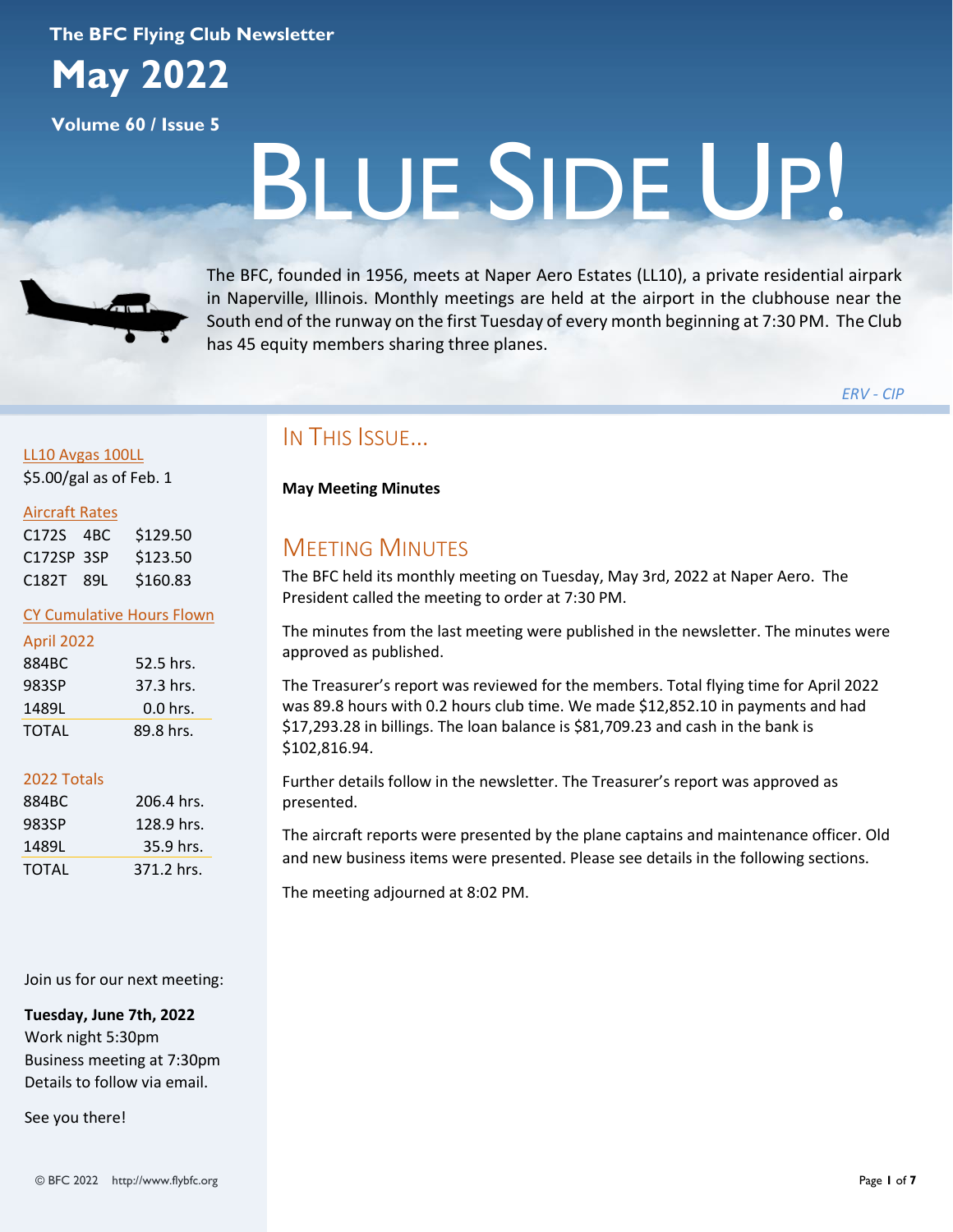### **Attendees Members**

Kevin Kanarski Don Patterson Hubert Elsen Eric Swanson Al Loek Ray Kvietkus Chuck Blazevich Dan Mannisto Tom D Chris Rorvick Rich Andrews Jack Lindquist John Wrycza Jim Williams Doug Smith John Sheskier

### **Guests**

JJ Starr Scott Hall Jake Black Sid Sweas Yijin Kang Prakash Sanjeevaiah

**Social**

Bradley Swanson

# TREASURER'S REPORT

| <b>I. AIRCRAFT DATA</b> |         |         |         |  |
|-------------------------|---------|---------|---------|--|
|                         | 884BC   | 983SP   | 1489L   |  |
| <b>BEGIN TACH</b>       | 3,389.7 | 5,877.9 | 1,852.4 |  |
| <b>END TACH</b>         | 3,442.2 | 5,915.2 | 1,852.4 |  |
| <b>TOTAL HOURS</b>      | 52.50   | 37.30   | ٠       |  |
| TBO                     | 2,000   | 2,000   | 2,000   |  |
| TMOH                    | 719     | 636     | 148     |  |

| <b>MONTHLY BILLING SUMMARY</b><br>II. |   |          |    |          |     |        |    |              |
|---------------------------------------|---|----------|----|----------|-----|--------|----|--------------|
|                                       |   | 884BC    |    | 983SP    |     | 1489L  |    | <b>TOTAL</b> |
| <b>TOTAL HOURS</b>                    |   | 52.50    |    | 37.30    |     |        |    | 89.8         |
| <b>I</b> LESS: CLUB TIME              |   | (0.10)   |    | (0.10)   |     |        |    | (0.20)       |
| <b>IBILLABLE HOURS</b>                |   | 52.40    |    | 37.20    |     |        |    | 89.6         |
| <b>BILLING RATE</b>                   |   | 129.50   | \$ | 123.50   | Ś   | 160.83 |    |              |
| <b>I</b> FLYING CHARGES               |   | 6,785.80 | \$ | 4,594.20 | .S  |        | \$ | 11,380.00    |
| <b>MONTHLY DUES</b>                   |   |          |    |          |     |        | \$ | 6,660.00     |
| <b>I</b> FUEL CREDITS                 |   |          |    |          |     |        | \$ | (746.72)     |
| <b>ITOTAL BILLINGS</b>                | Ś | 6,785.80 | S  | 4,594.20 | -\$ |        | S  | 17,293.28    |

### **III. MEMBER CREDIT BREAKDOWN**

| <b>TOTAL CREDITS</b> |                    |    | (746.72) |
|----------------------|--------------------|----|----------|
|                      |                    |    |          |
| Daniel Tomoiaga      | <b>Fuel Credit</b> | \$ | (64.50)  |
| Daniel Tomoiaga      | <b>Fuel Credit</b> |    | (68.50)  |
| Eric Swanson         | <b>Fuel Credit</b> |    | (76.00)  |
| Daniel Tomoiaga      | <b>Fuel Credit</b> |    | (93.50)  |
| Eric Swanson         | <b>Fuel Credit</b> |    | (99.95)  |
| Daniel Tomoiaga      | <b>Fuel Credit</b> | Ş  | (105.00) |
| Eric Swanson         | <b>Fuel Credit</b> | \$ | (119.20) |
| Eric Swanson         | <b>Fuel Credit</b> |    | (120.07) |
|                      |                    |    |          |

| <b>IV. BANK BALANCES</b>          |          |                           |      |           |    |                           |  |  |
|-----------------------------------|----------|---------------------------|------|-----------|----|---------------------------|--|--|
| <b>SAVINGS</b><br><b>CHECKING</b> |          |                           |      |           |    | <b>TOTAL</b>              |  |  |
| <b>BEGIN BALANCE</b>              | \$       | 41,902.11                 | S    | 50,246.29 |    | 92,148.40                 |  |  |
| Cash In<br>Cash Out               | \$<br>\$ | 27,779.22<br>(17, 111.10) | l \$ | 0.42      | \$ | 27,779.64<br>(17, 111.10) |  |  |
| <b>ENDING BALANCE</b>             | \$       | 52,570.23                 | \$   | 50,246.71 | \$ | 102,816.94                |  |  |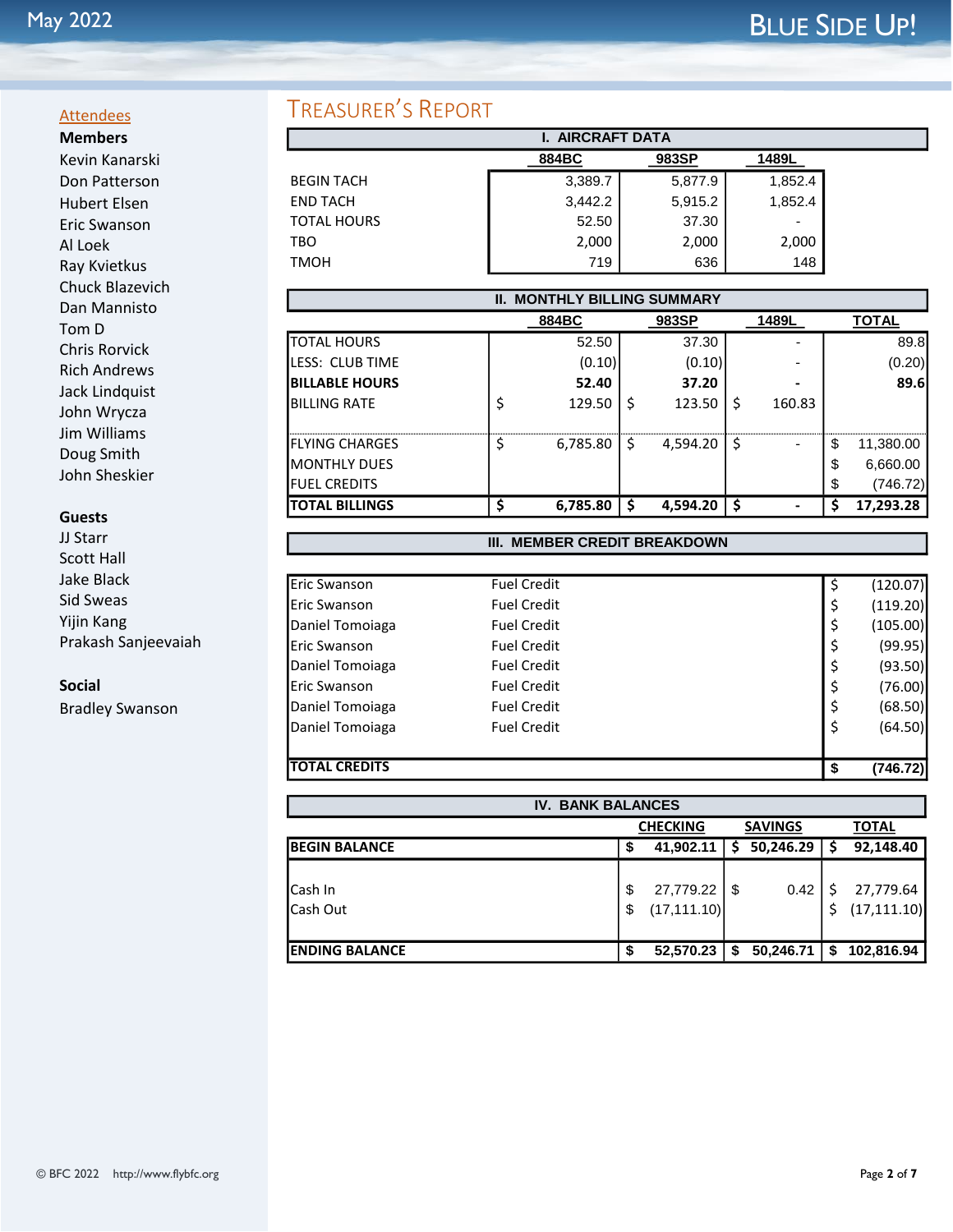| <b>RESERVES</b><br>V.         |    |                  |     |             |    |                |
|-------------------------------|----|------------------|-----|-------------|----|----------------|
|                               |    | <b>BEGIN BAL</b> |     | INC / (DEC) |    | <b>END BAL</b> |
| INSURANCE (\$2300/mo)         | \$ | 4,600.00         | \$  | 2,300.00    | \$ | 6,900.00       |
| ANNUALS (\$1000/mo)           | \$ | 6,102.34         | \$  | 1,000.00    | \$ | 7,102.34       |
| LL10 DUES (\$425/ mo)         | \$ | 2,550.00         | \$  | 425.00      | \$ | 2,975.00       |
| <b>INACTIVE MEMBER</b>        | \$ | 7,726.72         | \$. |             | \$ | 7,726.72       |
| ENG OVRHL (\$2600/mo)         | \$ | 42,862.00        | S   | 2,600.00    | Ś  | 45,462.00      |
| <b>CREDIT BALANCE MEMBERS</b> | \$ | 5,915.48         | \$  | 962.21      | Ś  | 6,877.69       |
| <b>EQUIPMENT UPGRADE</b>      | Ś  | 22,392.28        | \$  | 3,380.91    | \$ | 25,773.19      |
|                               |    |                  |     |             |    |                |

**TOTAL \$ 92,148.82 \$ 10,668.12 \$ 102,816.94**

| <b>VI. PAYMENT DETAIL</b>  |                      |                              |               |           |  |  |
|----------------------------|----------------------|------------------------------|---------------|-----------|--|--|
| <b>Expense</b>             | <b>Description</b>   | <b>Vendor</b>                | <b>Amount</b> |           |  |  |
| <b>Naper Aero</b>          |                      |                              |               |           |  |  |
| Fuel                       | <b>Aircraft Fuel</b> | Naper Aero                   | \$            | 4,367.87  |  |  |
| <b>Hangar Fees</b>         | <b>Hangar Fees</b>   | Naper Aero                   | \$            | 660.00    |  |  |
| <b>Repairs &amp; Maint</b> |                      |                              |               |           |  |  |
| 1489L                      | <b>Oil Filters</b>   | John W                       | \$            | 55.08     |  |  |
| 1489L                      | Oil Filters          | Ray K                        | \$            | 83.32     |  |  |
| 884BC                      | Oil Filters          | Ray K                        | \$            | 83.32     |  |  |
| 884BC                      | Oil Filters          | John W                       | \$            | 55.08     |  |  |
| 884BC                      | <b>Beacon Bulbs</b>  | John W                       | \$            | 259.09    |  |  |
| 983SP                      | Oil Filters          | Ray K                        | \$            | 83.31     |  |  |
| 983SP                      | <b>Oil Filters</b>   | John W                       | \$            | 55.08     |  |  |
| <b>Window Cleaner</b>      | <b>Brillianz</b>     | Ray K                        | \$            | 75.66     |  |  |
| <b>Cleaning Supplies</b>   | Home Depot/HF        | John W                       | \$            | 43.10     |  |  |
| <b>Aircraft Insurance</b>  | <b>Qtrly payment</b> | Avemco                       | \$            | 6,900.25  |  |  |
| Website                    |                      | <b>Aircraft Clubs</b>        | \$            | 36.00     |  |  |
| <b>March Grill</b>         |                      | \$<br><b>Bradley Swansor</b> |               | 69.94     |  |  |
| <b>Bank Fees</b>           |                      | Chase                        | \$            | 25.00     |  |  |
| <b>TOTAL PAYMENTS</b>      |                      |                              | \$            | 12,852.10 |  |  |

# **VII. LOAN STATUS**

| INTEREST PAID $@$ 6.0%        | 412.04    |
|-------------------------------|-----------|
| <b>IPRINCIPAL PAID</b>        | 698.17    |
| <b>ITOTAL LOAN PAYMENT</b>    | 1.110.21  |
| <b>IAIRCRAFT LOAN BALANCE</b> | 81.709.23 |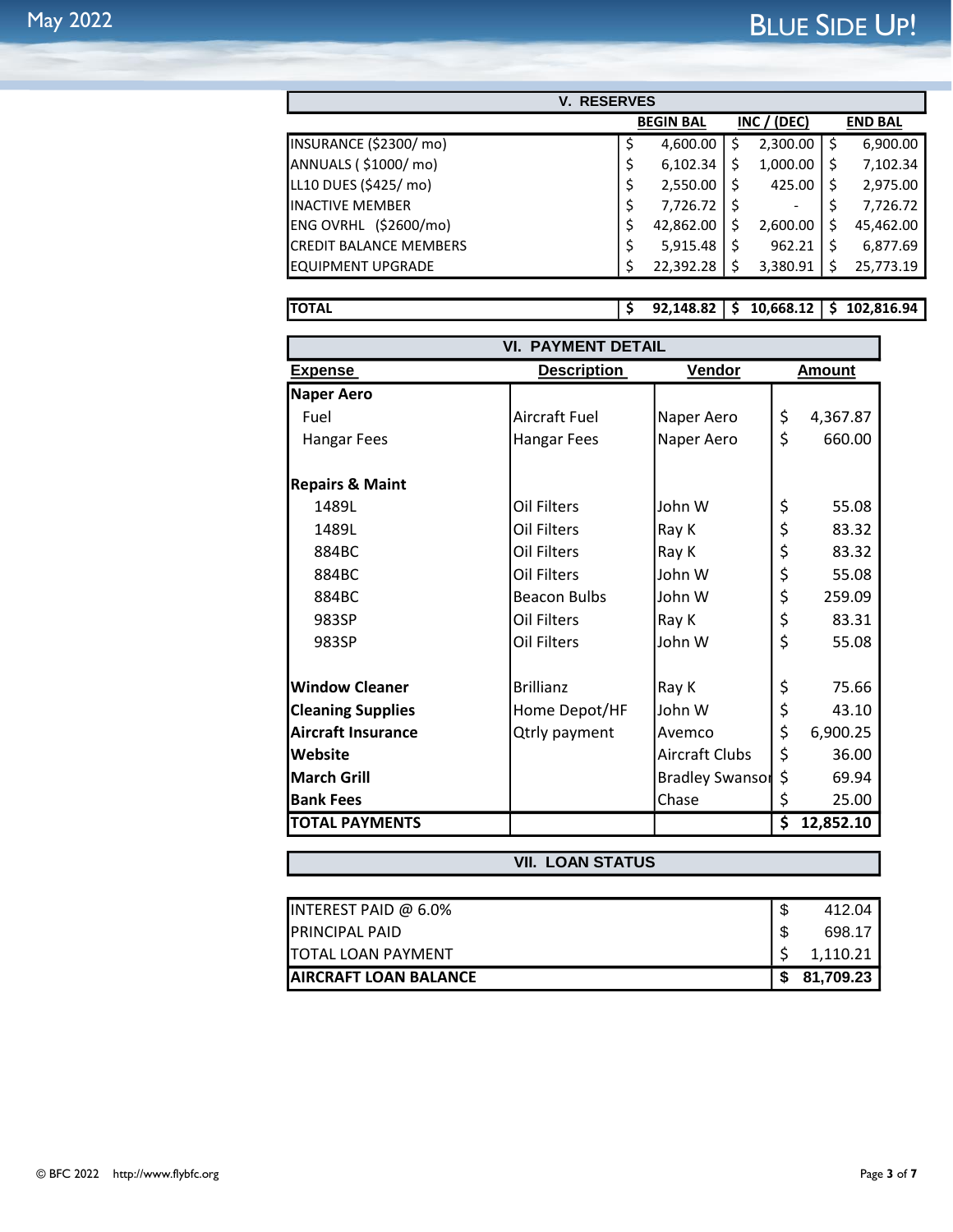# FIYING HOURS

| April          |  |
|----------------|--|
| 884BC          |  |
| <b>FI YING</b> |  |
| TACH           |  |

| FLYING            | 52.5   |
|-------------------|--------|
| TACH              | 3442.2 |
| TBO               | 2000   |
| <b>TMOH</b>       | 719    |
| <sup>†</sup> CLUB | 0.1    |
| *GAL/HR.          | 10.2   |

| 983SP             |        |  |  |
|-------------------|--------|--|--|
| <b>FLYING</b>     | 37.3   |  |  |
| <b>TACH</b>       | 5915.2 |  |  |
| <b>TBO</b>        | 2000   |  |  |
| <b>TMOH</b>       | 636    |  |  |
| <sup>†</sup> CLUB | 0.1    |  |  |
| *GAL/HR.          | 10.2   |  |  |

| 1489L             |        |  |
|-------------------|--------|--|
| <b>FLYING</b>     | 0.0    |  |
| <b>TACH</b>       | 1852.4 |  |
| <b>TBO</b>        | 2000   |  |
| <b>TMOH</b>       | 148    |  |
| <sup>†</sup> CLUB | 0.0    |  |
| *GAL/HR.          | 12.3   |  |

TBO – engine time between overhauls TMOH – engine time to major overhaul

- † Includes orientation flights
- \* Gallons per hour for calculating hourly rate. Do not use for flight planning.

# AIRCRAFT REPORTS

### N983SP

- 1) In annual
- 2) Front strut fixed
- 3) Seat recliner part ordered
- 4) Oil pressure relief valve to be replaced

### N884BC

- 1) Winch disengagement lever isn't working properly
- 2) Grounded for a few days due to broken p-lead; now repaired.
- 3) Fuel injector line inspection completed
- 4) Oil changed
- 5) Magneto inspection due within 100hrs
- 6) Bugs being found on wings. Be sure to wipe down bugs, especially as the weather warms up.

### N1489L

1) Magnetometer still busted. Came back refurbished, but still didn't work so it's been sent back to Garmin.

# AIRPORT AFFAIRS

Updates for Naper Aero airport are:

- LED VASI lights being installed soon
- Windsock replaced
- Gas will be going up in price significantly soon with next purchase
- New airplane on the field; a resident bought an old piper. Another resident will have their plan in flying condition again soon.

# **OLD BUSINESS**

No old business needed to be covered.

# NEW BUSINESS

No new business to cover.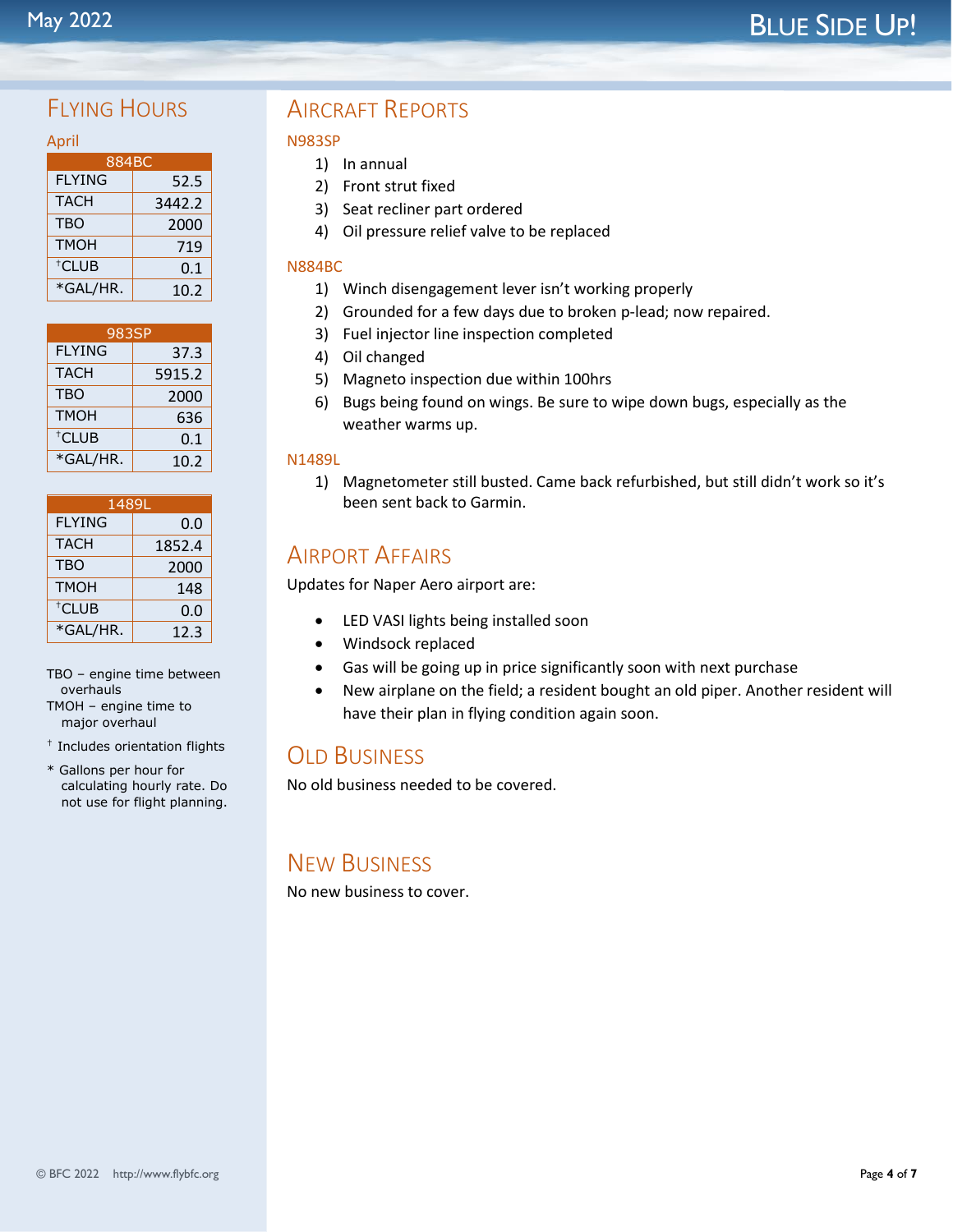## **SAFETY**

As a reminder, according to BFC rules and regulations, you need 3 hours of billable time in 89L within the previous 6 months to stay current. Actual currency may require more time than this. If you fall out of currency, we require a refresh flight with an instructor

# MEMBERSHIP AND GUESTS

We had several guests at the May meeting. There also continues to be a strong entrance list with 9 active interested applicants.

# ACCOMPLISHMENTS

Eric Swanson hit 1500 hours!

# MEMBERS SECTION

This section is for you, the members, to showcase your airplane adventures in the Photo Corner and let others know of your accomplishments. We are also looking for members to submit articles for the newsletter. With the years of flying experience we have in our club, we are looking for members to submit articles in the style of 'I learned about flying from that', 'Never Again' or 'Stick and Rudder'. It is in our best interest to make our small community of pilots safer by passing on experience and knowledge. Submit articles to the club secretary.

No article was submitted for this month's newsletter.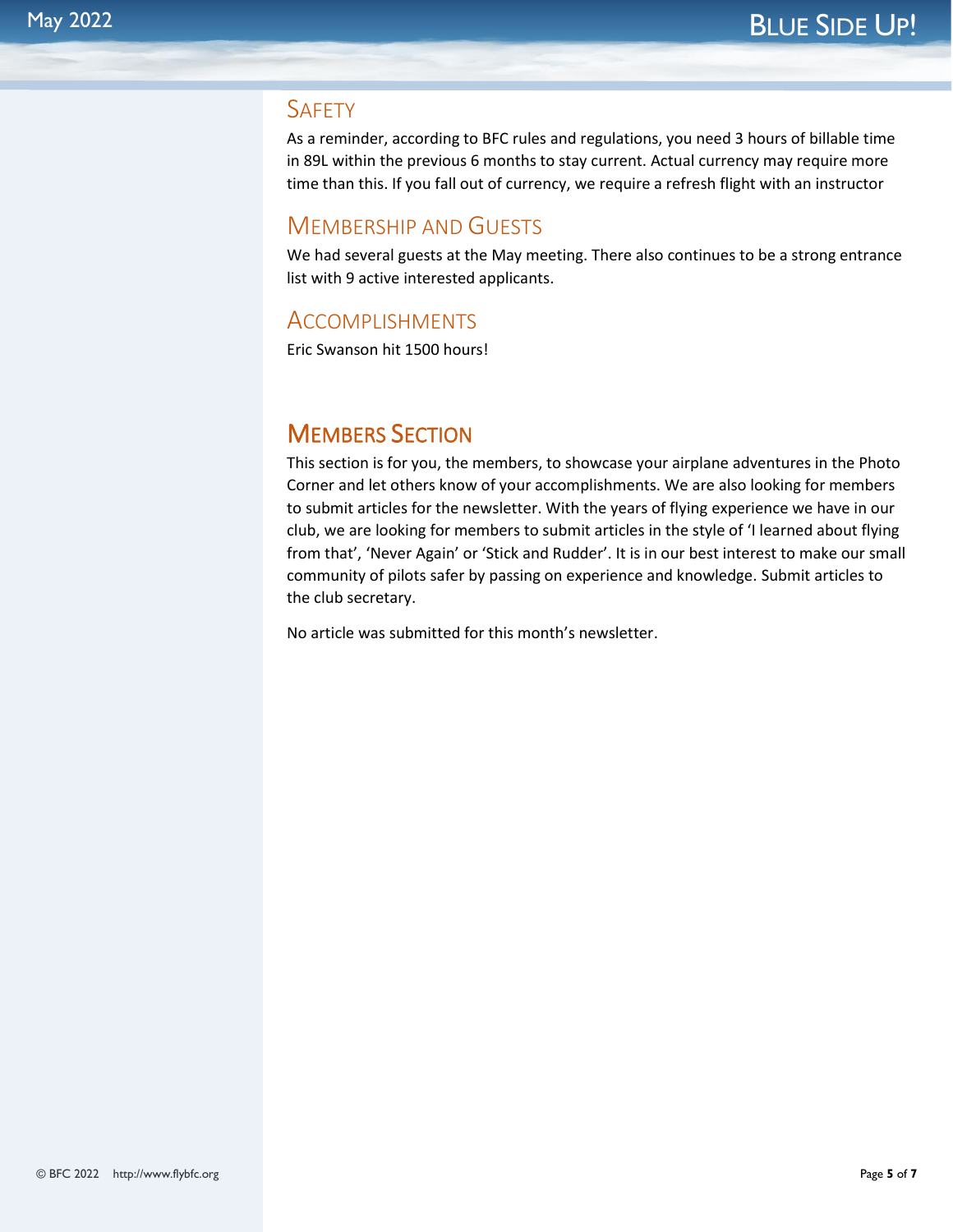# OPERATIONAL & SAFETY REMINDERS

Remember, each of us owns 1/45 of these planes. Adherence to the reminders listed below will keep us safer and help to hold down the cost of maintenance. If you have a problem with a club plane notify the plane captain or maintenance officer before you arrange for any repairs. Let those people decide the best way to have the plane fixed. Phone numbers are in the fuel logbook in the plane.

**Beware of TFR's:** Presidential and stadium (Joliet Speedway & Dekalb Univ.).

**Windshield cleaning:** Use a clean, soft cloth to clean the windshield. Paper towels scratch the soft plastic. Clean rags should be in each plane; more are in the cabinets by 983SP.

**Preflight inspection:** Use the checklist. It's easy to get distracted and skip important things. When finished, step back and walk around the plane to take in the big picture.

**Tire pressure:** Check pressure visually before each flight. If tires look low add air using the red BFC air compressor located in the hangar. Tire gauge is with the compressor. 30 psi all around will do for the C-172's, 40 psi for the C-182.

**Engine oil:** Check the oil change sticker before each flight. If due it's OK to fly, but notify the plane captain or maintenance officer. If you add oil, log it in the fuel logbook. Oil consumption tells us about the health of the engine. Try to add only full quarts.

**Nose strut:** NEVER, EVER fly with a collapsed nose strut. Remember the sheared rivets in 388ES? That cost a lot to fix.

**Bald tires:** Bald (no grooves) is OK; cloth showing through the rubber is not. If in doubt roll the plane to check the portion of the tires that you can't see initially.

**Closing airplane doors:** Please open the window and close the door by gripping the lower windowsill. Opening the window relieves the air pressure as the door comes shut. Gripping the windowsill instead of the door panel handhold prevents expensive damage to the flimsy door panel (like we had on 388ES).

**Ground-lean after engine start:** Our fuel-injected engines run very rich at low power, which causes the plugs to foul. That results in bad mag checks and the need to have the plugs cleaned. As soon as the engine is running smoothly after start, pull the mixture out a distance of 2 finger widths. Taxi with the engine leaned. It's OK to do the run-up with the engine leaned provided that it runs smoothly. Remember to go to full rich for takeoff.

**Runways and patterns at LL10:** The preferred calm wind runway is 36. We prefer that you land on the pavement because tire wear is less costly than damage to the gyro instruments due to vibration. When making a right-hand departure, climb to pattern altitude before turning right. Alternatively, make three climbing 90° left turns and cross over the field.

**Parking at the fuel pumps:** Please be courteous to others. Don't park at the pumps for an extended period of time.

**Tow bars:** Never leave a tow bar attached to a plane after you are finished moving it. Don't set the tow bar down on the nose wheel pant; remove it.

Finally, if you damage a plane, immediately report it to the plane captain, maintenance office or a board member. You will not be judged (it can happen to anyone), and only those who need to know will hear about it. Our goal is to handle the problem discreetly, efficiently, and get the airplane back in-service ASAP. Thank you.